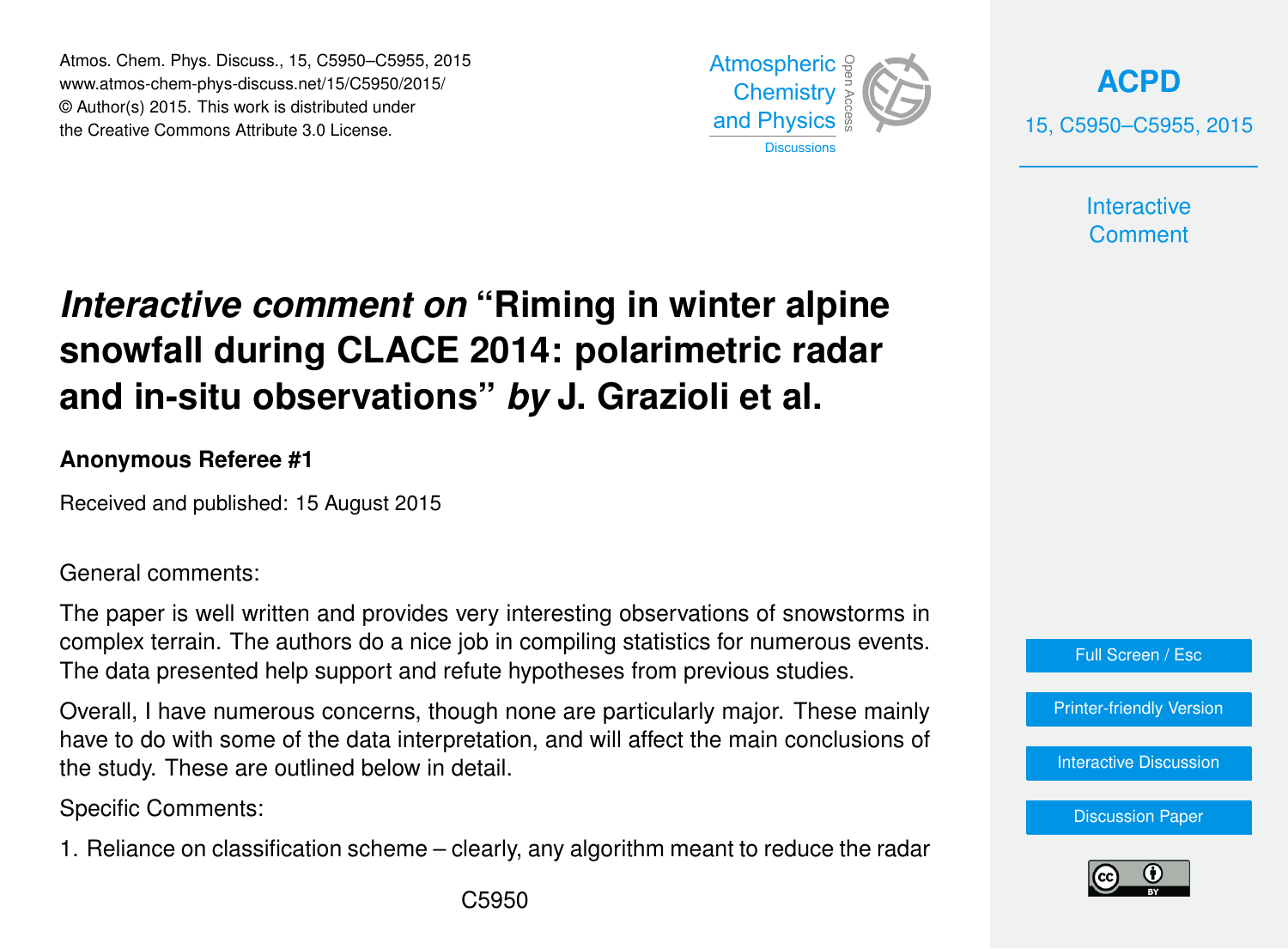observations to a single classification cannot be "true". Even your particle images show that, indeed, mixtures of particles are present at small scales, let alone the large radar sampling volumes. Because the classification results are used to identify "rimed precipitation", the authors need to better qualify that this is your way of parsing the data. In reality, aggregation/riming are very difficult if not impossible to distinguish with radar alone, as the authors state in the introduction. Thus, at least some of the statistics and conclusions are sensitive to the method of classification used (i.e., there may be some differences if another scheme was used instead).

2. Page 3, line 9: You are somewhat conflating mass and flux here. Riming leads to an increase in mass because the particles are acquiring additional ice. The increased fall speed increases the mass flux, as you've stated.

3. Page 4, lines 15-20: Nice overview. There is another brand-new paper on these topics in early online release (Schrom et al. 2015, JAMC).

4. Figure 1: What does WGS84 mean in the captions? Please define.

5. Figure 1: Please check the labels of the two sites: KS and MAE. The MAE site indicates a higher elevation (2230 m) than KS (2061 m), but the KS site is located in a region of higher terrain according to the color scale.

6. Page 8, line 9: "Riming is. . .turbulent mechanism" is a bit odd. I get what you are saying, but it implies that riming is inherently turbulent (which is not true). Please clarify.

7. Figure 2: Doesn't event duration have just as important a role as riming degree? Some indication of event duration (or normalization – instead of using total accumulation, use maximum rate of accumulation, etc.) is needed.

8. Figure 3 and discussion in text: You do indicate event durations in the table, but no mention of it is given when discussing Fig. 3. Using your data displayed in Table 1 and estimated from Figure 3, you can show that the correlation between event duration and total accumulation is largest (R<sup>o</sup> $2 \sim 0.72$ ), much larger than the correlation between 15, C5950–C5955, 2015

**Interactive Comment** 



[Printer-friendly Version](http://www.atmos-chem-phys-discuss.net/15/C5950/2015/acpd-15-C5950-2015-print.pdf)

[Interactive Discussion](http://www.atmos-chem-phys-discuss.net/15/18065/2015/acpd-15-18065-2015-discussion.html)

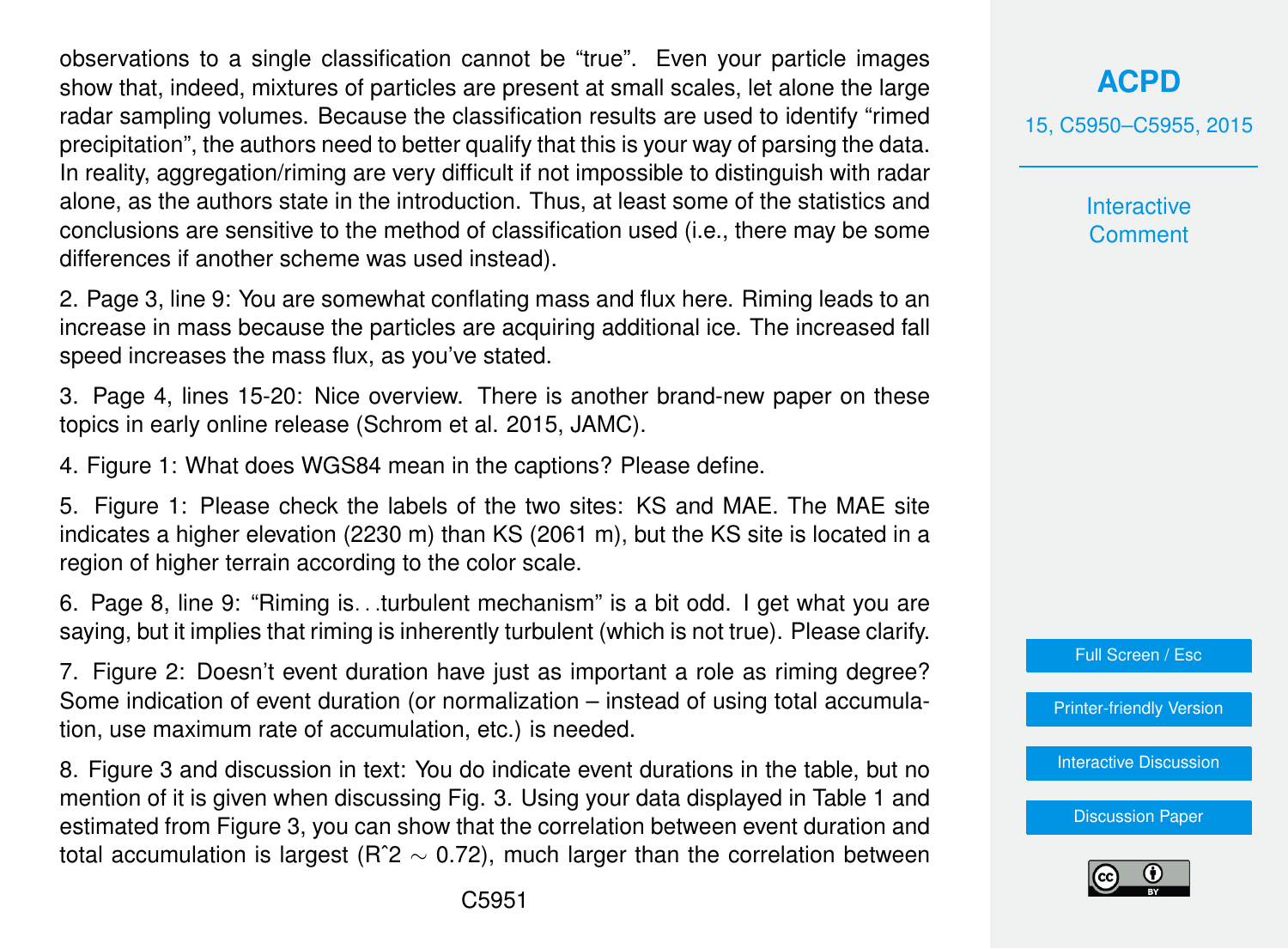PRP and accumulation shown (R<sup>o</sup>2  $\sim$  0.44). Additionally, if you take the average accumulation rate (total divided by duration), the correlation between this rate and PRP is larger (Rˆ2 ∼0.60), which is probably more important to discuss than total accumulation. All this is to say that, though PRP is important for total accumulations, it is not the most important effect- event duration is, at least for your dataset.

9. Also, to play devil's advocate here: these results are predicated on the classification scheme, which favors rimed particles over aggregates and crystals for increasing ZH. Doesn't this just imply that events with larger ZH have larger snow accumulation rates?

10. Page 10, line 7: What do you mean by "vertical column"? Over the JFJ site? It was not clear to me when reading.

11. Figures 5-6: Indicate in the captions what is depicted by the error bars (5%-95%?).

12. Page 11, lines 18-19 and Fig. 5a: Careful with assuming differences in spectral width at vertical incidence are due to turbulence. The largest contributing factor is differences in particle vertical motions, which would also arise from a dispersion of fall speeds in addition to turbulent vertical motions.

13. Figure 5: Some of these differences between "previous" and "rimed" phases discussed in the text are very subtle. Are they statistically significant? Some of them, at least, are probably not.

14. Fig 5b: The vertical velocities are not changing much between the "previous" and "rimed" phases – in fact, the fall velocities look very much like one would expect in aggregates. Is it possible that these events are simply heavier aggregation events?

15. Page 13, lines 20-22: Why not aggregation? Aggregation of crystals could provide the same type of changes in the radar variables.

16. Page 14, lines 1-5: Exactly! These large aggregates would also dominate the signal in ZH.

**[ACPD](http://www.atmos-chem-phys-discuss.net)**

15, C5950–C5955, 2015

**Interactive Comment** 

Full Screen / Esc

[Printer-friendly Version](http://www.atmos-chem-phys-discuss.net/15/C5950/2015/acpd-15-C5950-2015-print.pdf)

[Interactive Discussion](http://www.atmos-chem-phys-discuss.net/15/18065/2015/acpd-15-18065-2015-discussion.html)

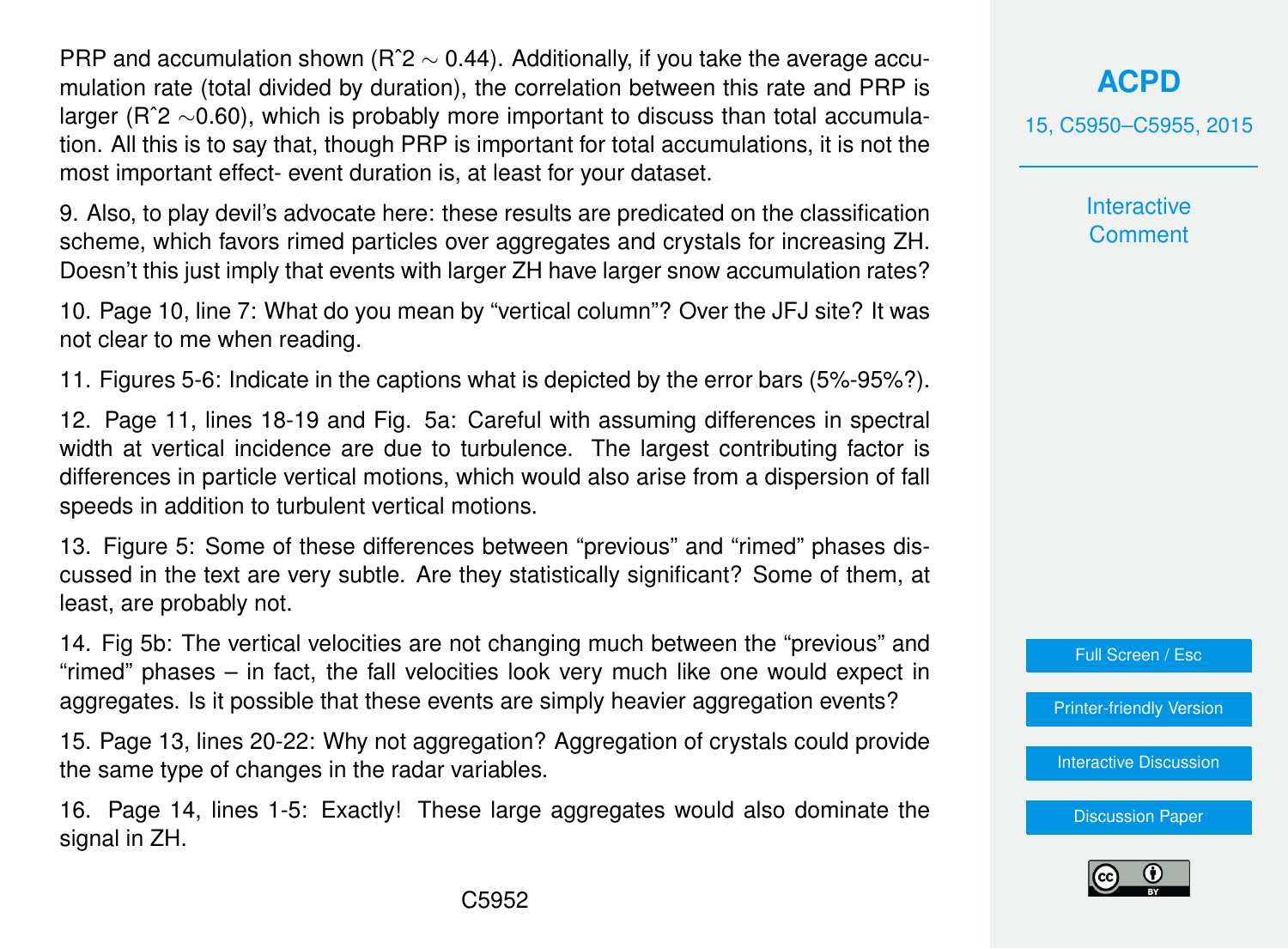17. Page 14, lines 7-24: This is a very nice discussion of the various hypotheses presented in the literature. For completeness, you should include Schrom et al. (2015). These authors were able to simulate (using more complex scattering calculations) distributions of planar crystals and aggregates that matched ZH, ZDR, and KDP without invoking riming or secondary ice production.

18. Page 14, line 25: Also, by your arguments, the increased density of anisotropic particles should cause ZDR should increase for riming as well, all else being equal. However, riming will cause particles to become less anisotropic, right?

19. Page 15, line 10: How can you dismiss the possibility that these particles are aggregates?

20. Fig. 8: EV3 also clearly shows some needles/columns, which may be a sign of secondary ice production?

21. Sentence spanning pages 15-16: Are these images taken from within the observed KDP enhancement? The arguments put forth in previous papers (e.g. Kennedy and Rutledge 2011) indicate that dendrites producing the KDP signature would very quickly aggregate; thus, unless truly "in-situ" within the signature, one may not expect to see pristine habits.

22. Page 16, lines 4-9: So if KDP is enhanced because of riming, why does KDP and ZDR decrease again? It seems as though you are describing a scenario in which riming initially enhances density (but minimally affects aspect ratio), and then ultimately further riming continues to enhance density but causes the particles to become less nonspherical. This should be explicitly stated in this discussion. Otherwise, some readers may be confused as to why riming contributes to both increases and decreases in ZDR/KDP.

23. Page 16, lines 20-22: This result was also described in a number of previous papers (Kennedy and Rutledge 2011; Bechini et al. 2013; Schrom et al. 2015).

**[ACPD](http://www.atmos-chem-phys-discuss.net)**

15, C5950–C5955, 2015

**Interactive Comment** 

Full Screen / Esc

[Printer-friendly Version](http://www.atmos-chem-phys-discuss.net/15/C5950/2015/acpd-15-C5950-2015-print.pdf)

[Interactive Discussion](http://www.atmos-chem-phys-discuss.net/15/18065/2015/acpd-15-18065-2015-discussion.html)

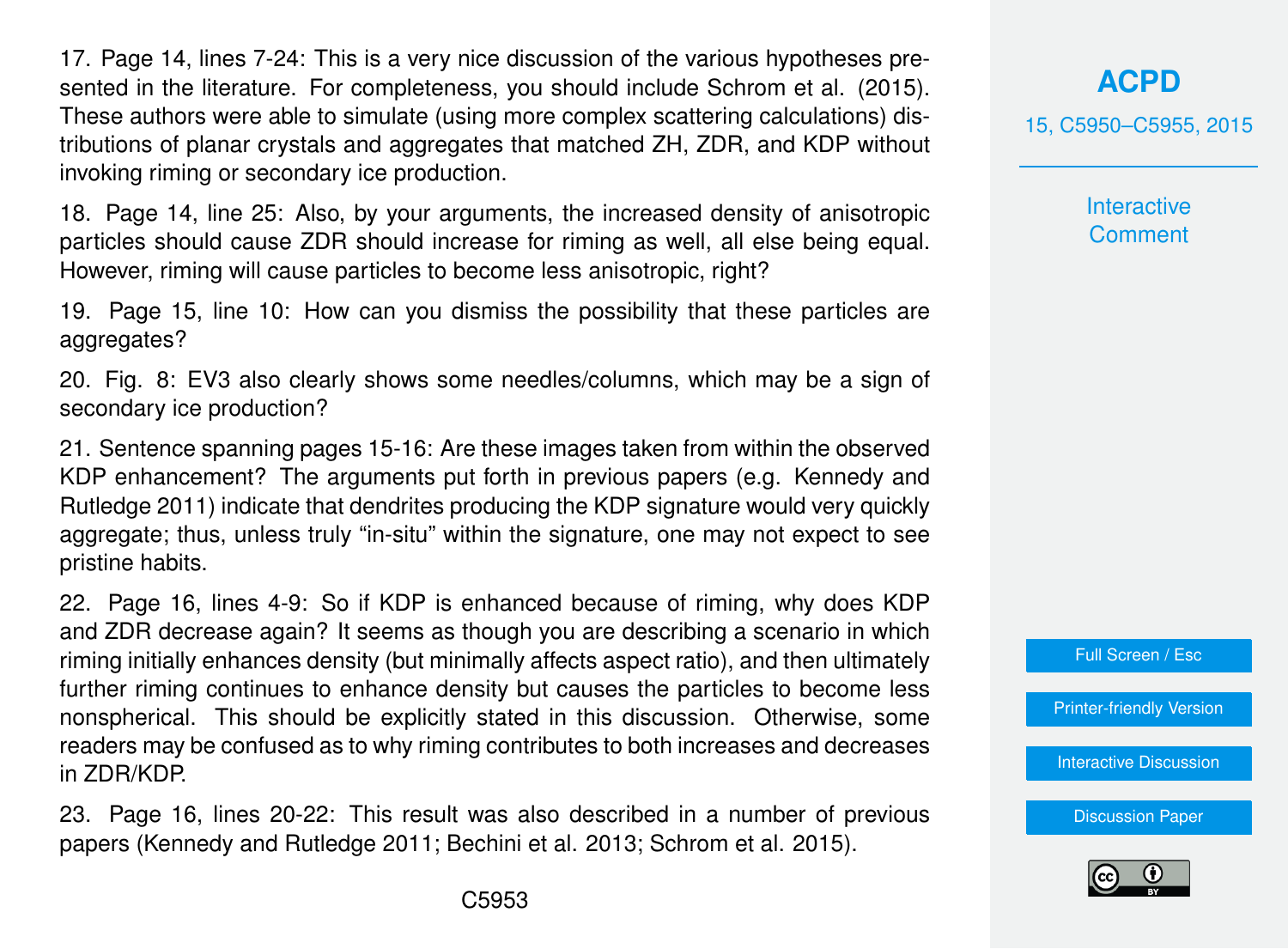24. Page 18, lines 14-15: Technically, the cold front doesn't produce snow accumulations; rather, it may initiate storms that produce heavy snow.

25. Figure 13b: recommend reducing the range of the color scale for vertical incidence Doppler velocity to bring out the updrafts (i.e., maybe -3 to 3 m/s is better).

26. Figure 13c and text: The spectral width maxima is at roughly 3.5 km between 21- 23 UTC, whereas the shift in sign of Doppler velocity is above 4.0 km for this period. Wouldn't you expect the turbulent mixing to be across the shear interface, not more than 0.5 km below? Your description of mountain-induced turbulence later (page 19, lines 25-27) is more appropriate, in my opinion. Perhaps you can mention this first here? Also, why not use the RHI scan measurements of spectral width, which will be enhanced due to the vertical wind shear (more so than the vertical incidence scan, which can have a large contribution from the dispersion of fall speeds).

27. Figure 14: The KDP enhancement is interesting and different from those previously reported – this enhancement is over a very deep layer within higher Zh. Typically, it is confined to some smaller layer near -15 deg C. Is it possible to overlay temperature contours on these time-height plots?

28. Page 20, lines 8-9: But again, the Zdr enhancement is located a full km above the layer with enhanced spectrum width values. How do you reconcile this discrepancy?

29. Page 20, line 14: use of "parameter" is incorrect here. Use "variable" or "measurement" or something similar.

30. Page 21, line 20: specify "radar observations classified as riming", because these results hinge on the validity of the classification scheme used.

31. Depositional growth is not emphasized until the end and in the schematic. But, small crystals falling into a region of SLW can definitely grow rapidly via the WBF mechanism, in addition to riming (which the authors emphasize).

32. Page 21, lines 23-24: The WBF process should be mentioned here, too, as it could C5954

**[ACPD](http://www.atmos-chem-phys-discuss.net)**

15, C5950–C5955, 2015

**Interactive Comment** 

Full Screen / Esc

[Printer-friendly Version](http://www.atmos-chem-phys-discuss.net/15/C5950/2015/acpd-15-C5950-2015-print.pdf)

[Interactive Discussion](http://www.atmos-chem-phys-discuss.net/15/18065/2015/acpd-15-18065-2015-discussion.html)